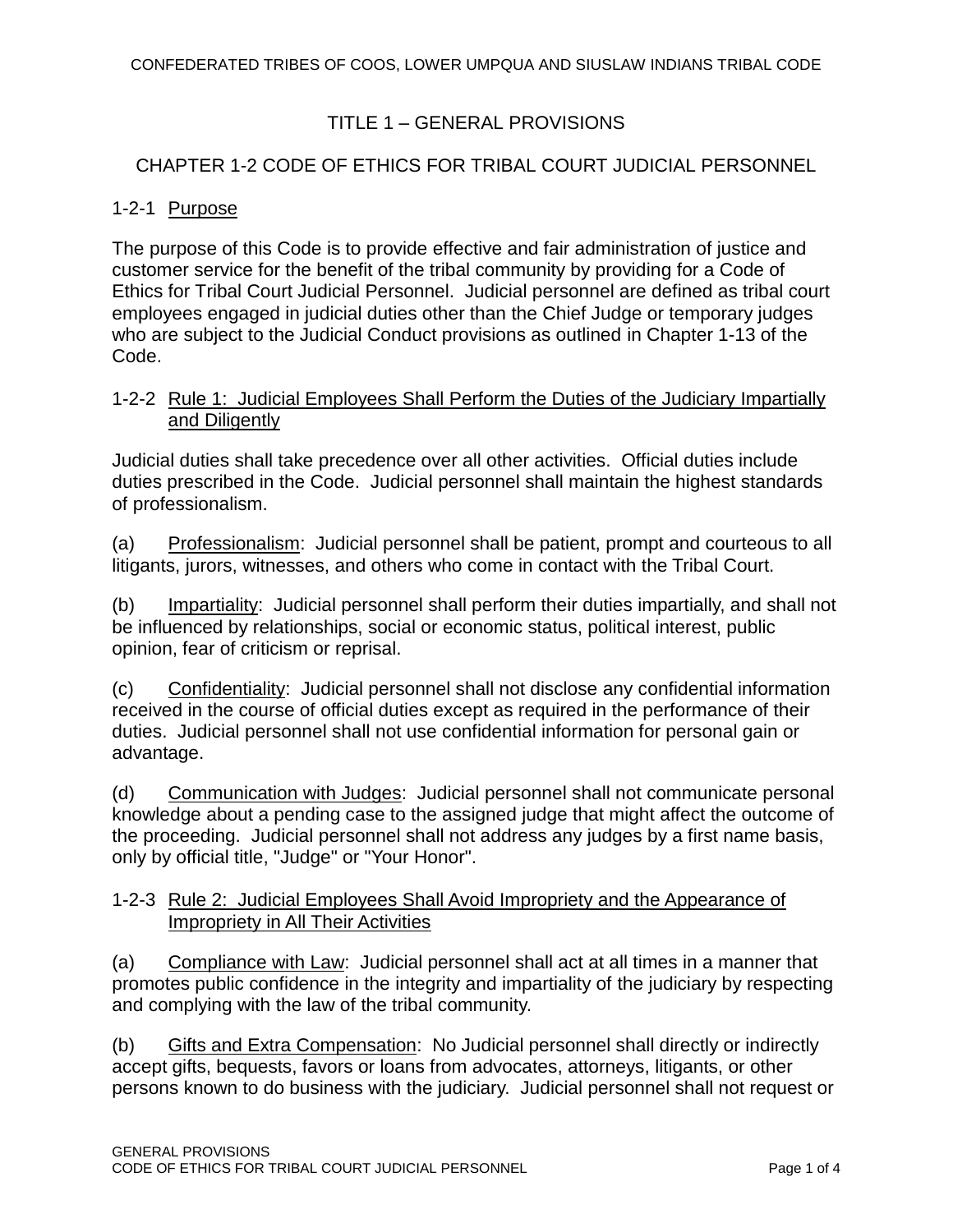accept any payment in addition to their regular compensation or assistance given as part of their official duties.

(c) Abuse of Position: Judicial personnel shall not engage in activities that would call into question the propriety in carrying out their duties.

#### 1-2-4 Rule 3: Judicial Personnel Shall Refrain from Tribal Political Activity

(a) Judicial personnel should not act as a leader or hold office in a Tribal political organization.

(b) Judicial personnel should not make speeches or publicly endorse a Tribal political organization, candidate or event.

(c) Judicial personnel should not solicit funds for a Tribal political organization, candidate or event.

(d) Judicial personnel may engage in Tribal political activity that does not tend to reflect adversely on the dignity of the judiciary or interfere with the proper performance of official duties.

#### 1-2-5 Sanction for Non-Compliance

Judicial personnel shall be subject to disciplinary action pursuant to Tribes' Personnel Policies Manual for any violation of or non-compliance of this Code.

#### 1-2-6 Effective Date of Compliance

A person to whom this code applies should arrange all personal affairs as soon as reasonably possible to comply with it and should do so in any event within the period of thirty (30) days after employment with the judiciary.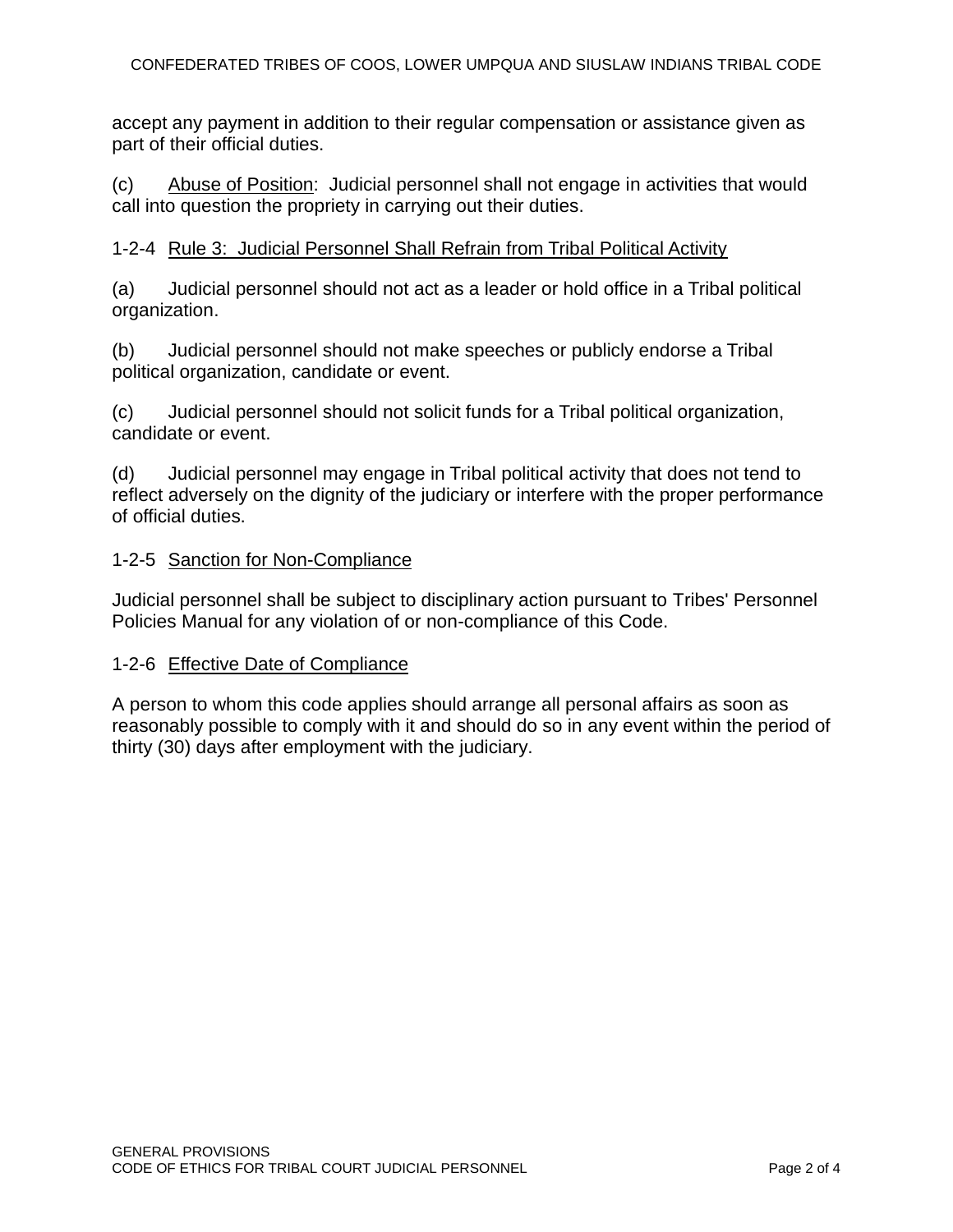# APPENDIX A

# LEGISLATIVE HISTORY AND EDITORIAL CHANGES